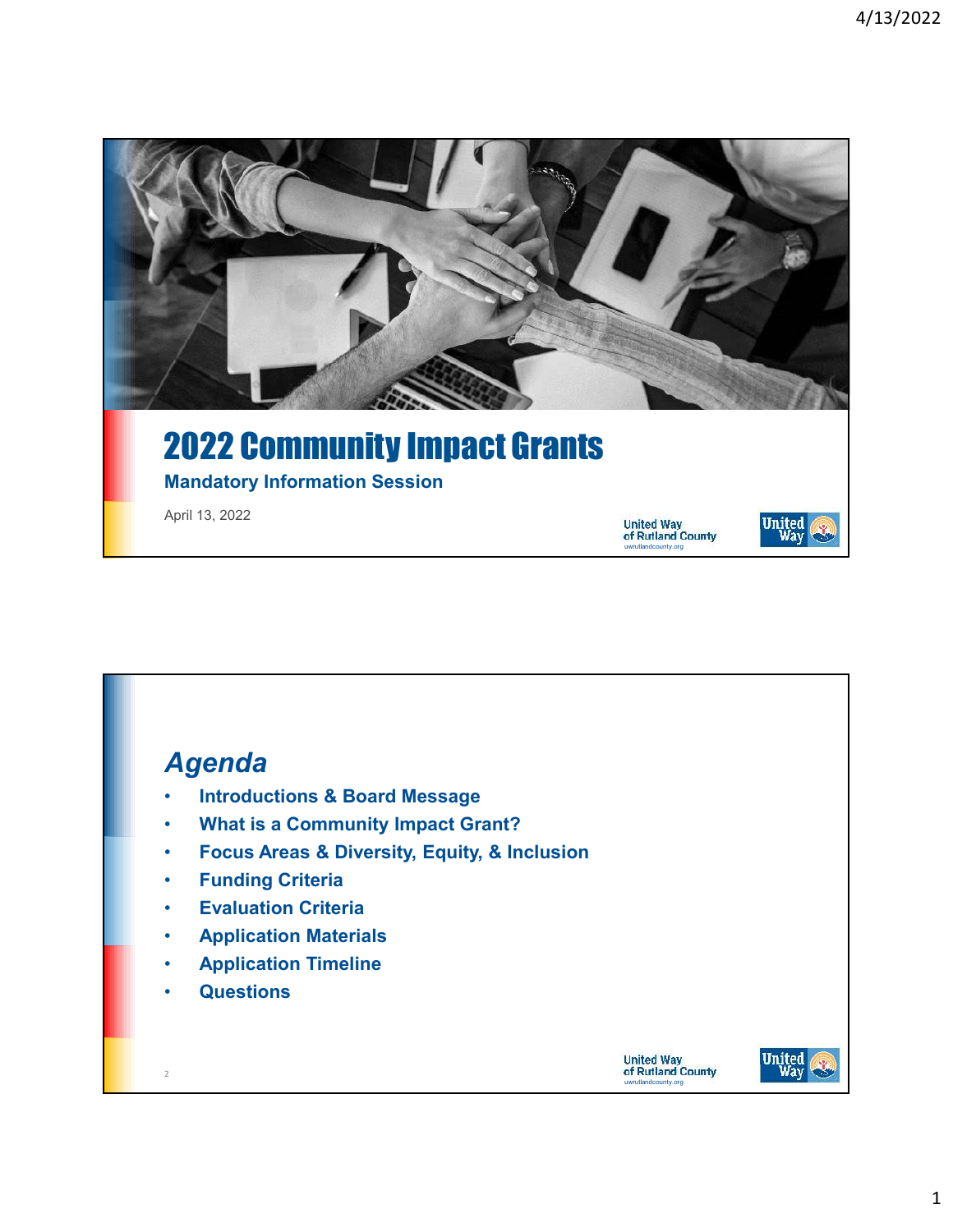

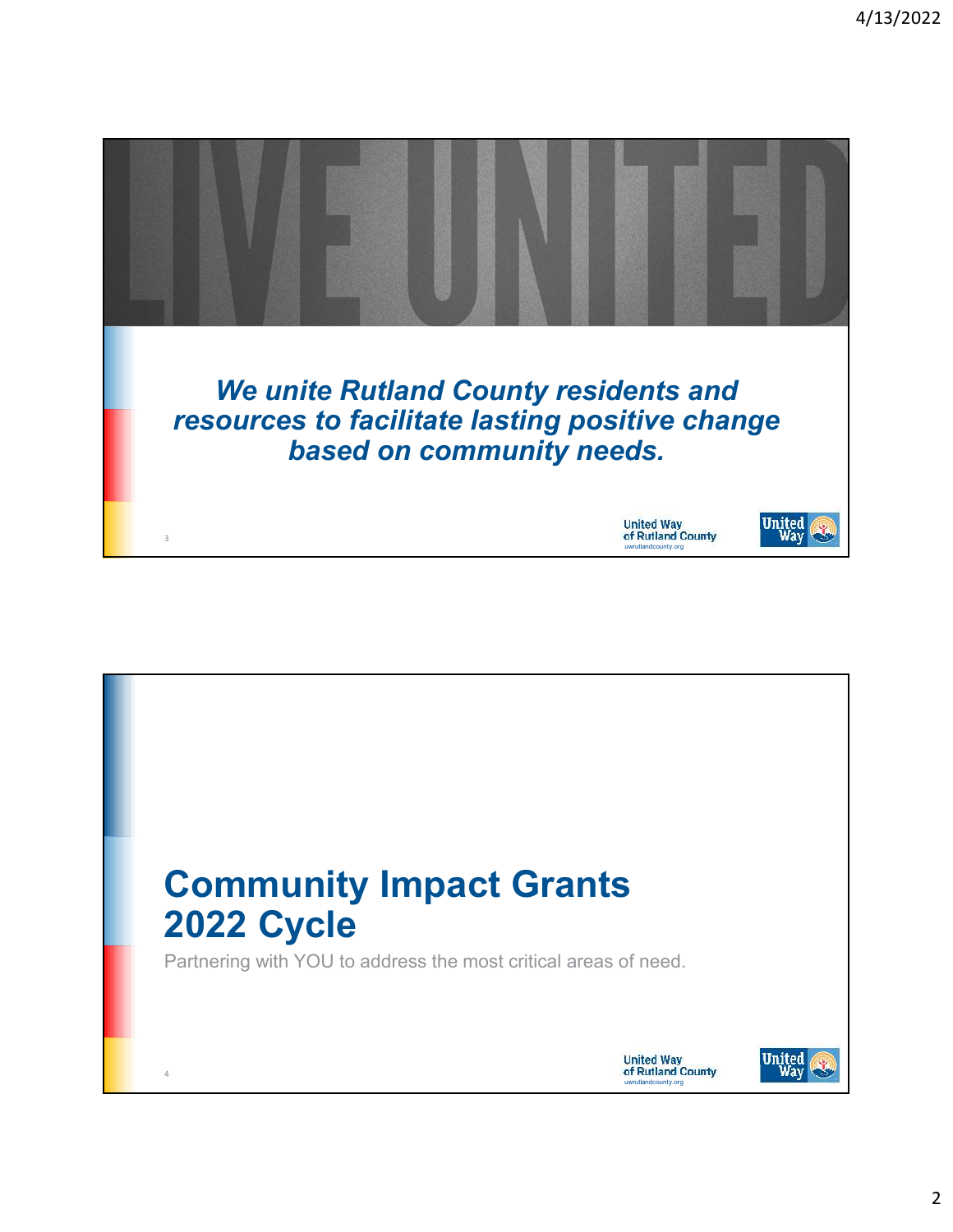### What is a UWRC Community Impact Grant?

• Annual fundraising campaign

5

- Annual grant application process
- United Way Worldwide Focus areas: Health, Education, & Financial Stability

uwrutlandcounty.org

**United Way<br>of Rutland County** 

United<br>Way

- Awareness of Diversity, Equity, and Inclusion
- UWRC & Partner Agency collaboration to promote program success

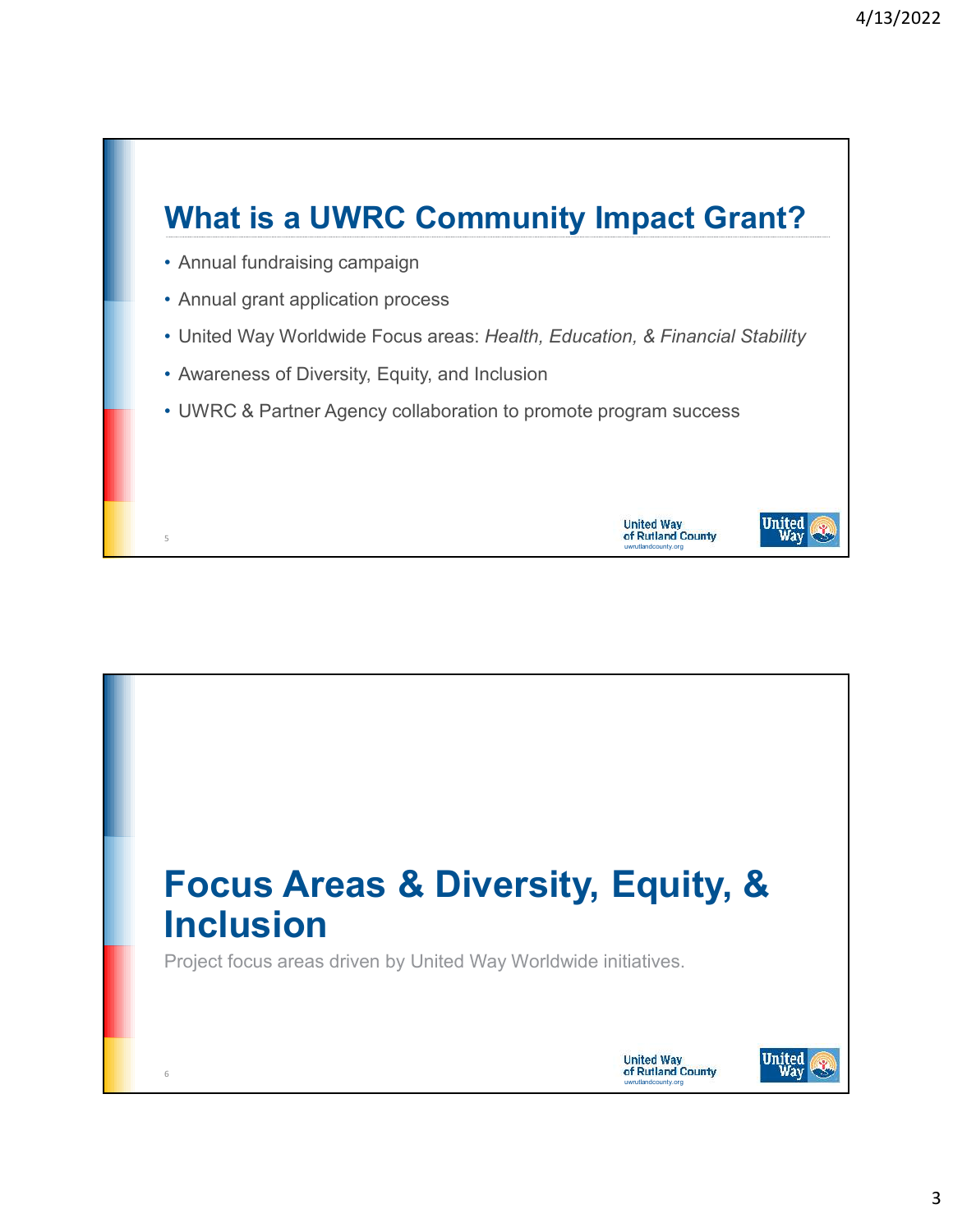

# Diversity, Equity, & Inclusion

All proposals should demonstration thoughtful consideration of barriers to access or success due to

- Race
- Gender
- Religion
- Sexual orientation or identity
- Ethnicity

8

- Nationality
- Socioeconomic Status
- Housing Status
- Language or literacy
- (Dis)ability
- Age
- Size
- Religious Commitment
- Political Perspective

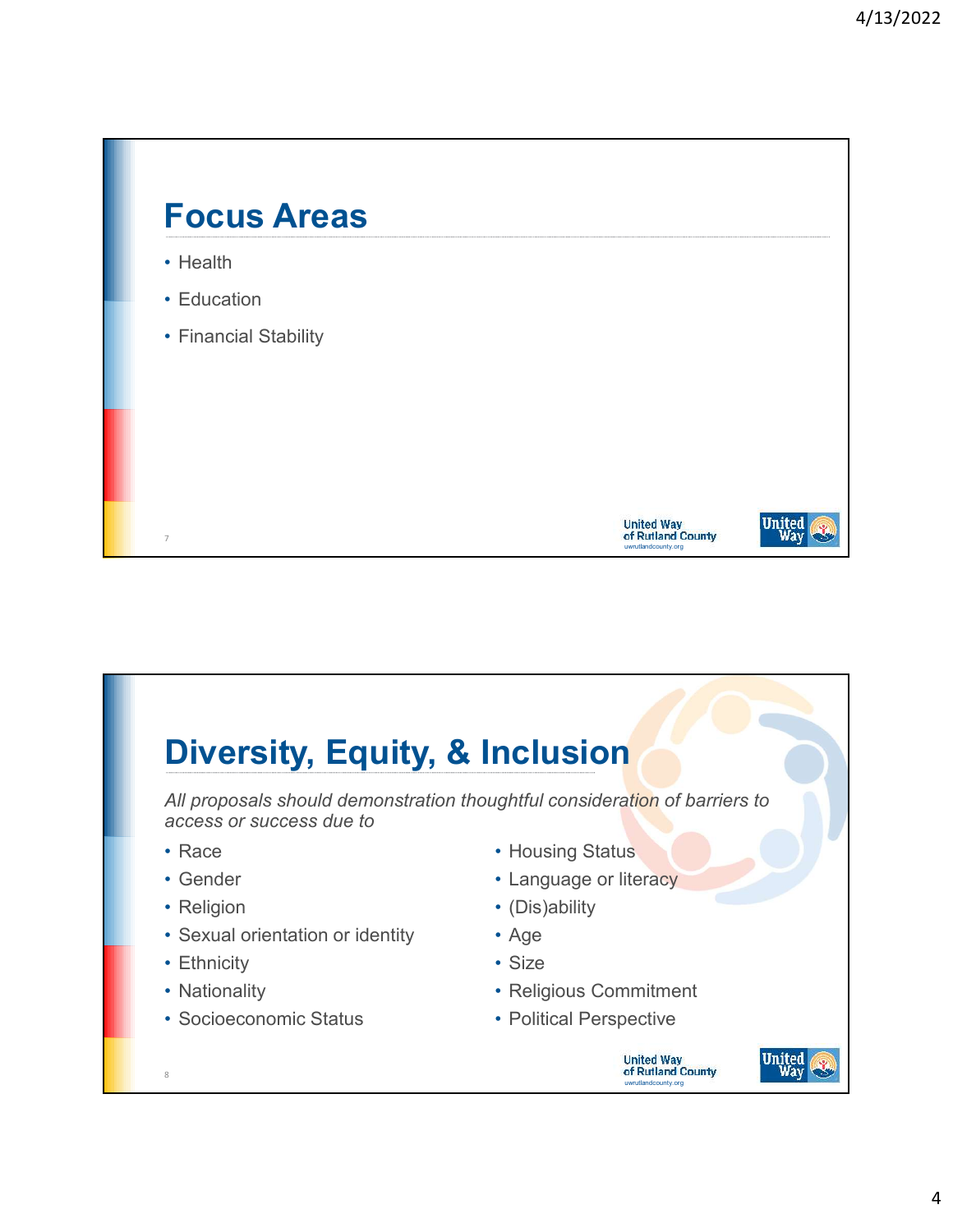

#### Funding Criteria• Mini vs Full Grants • Eligibility •  $501(c)3$ • Accountability • Directly serve Rutland County • Measureable Outcomes residents • Final Report • Be financially secure independent of any funding received from UWRC • Fiscal Policy • Multiple program applications • General Principles • Full or partial funding award • Align with Focus Areas • Payments distributed in 2 parts • Detailed and complete plan and goals • Cap overhead request at 15% • Collaboration without duplication **United Way** of Rutland County 10



uwrutlandcounty.org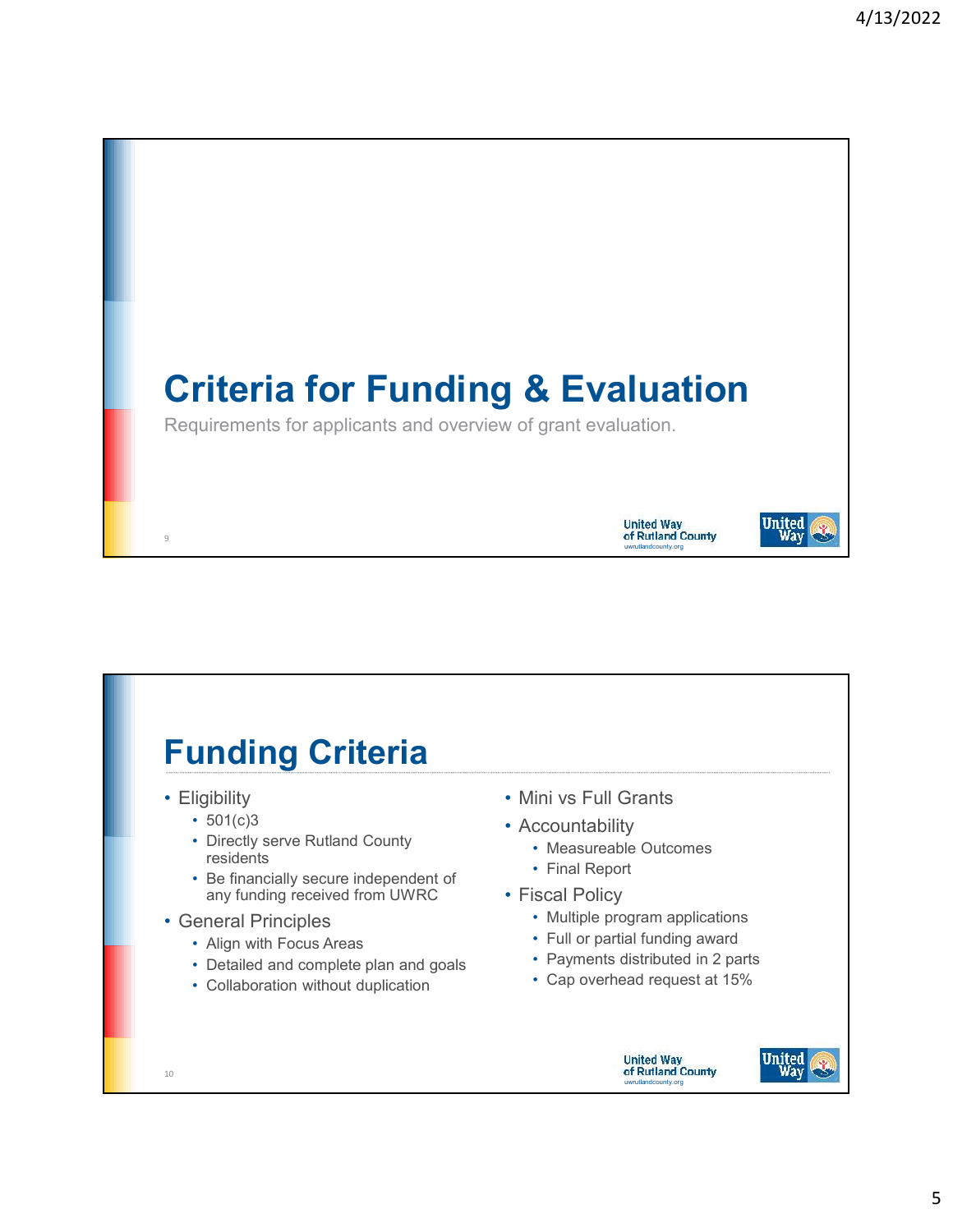## Evaluation Criteria & Process

#### **Criteria**

- Demonstrated need & impact
- Reflection on equity
- Clear, realistic plan
- Outcome tracking & reporting system
- Clear budget

11

• Non-UWRC support

- UWRC Community Impact **Committee**
- Grant review subcommittees: Health, Education, Financial Stability
- UWRC Board of Directors
	- Experience from past grants
	- Directives from United Way Worldwide
	- Committee and subcommittee input
	- Staff input





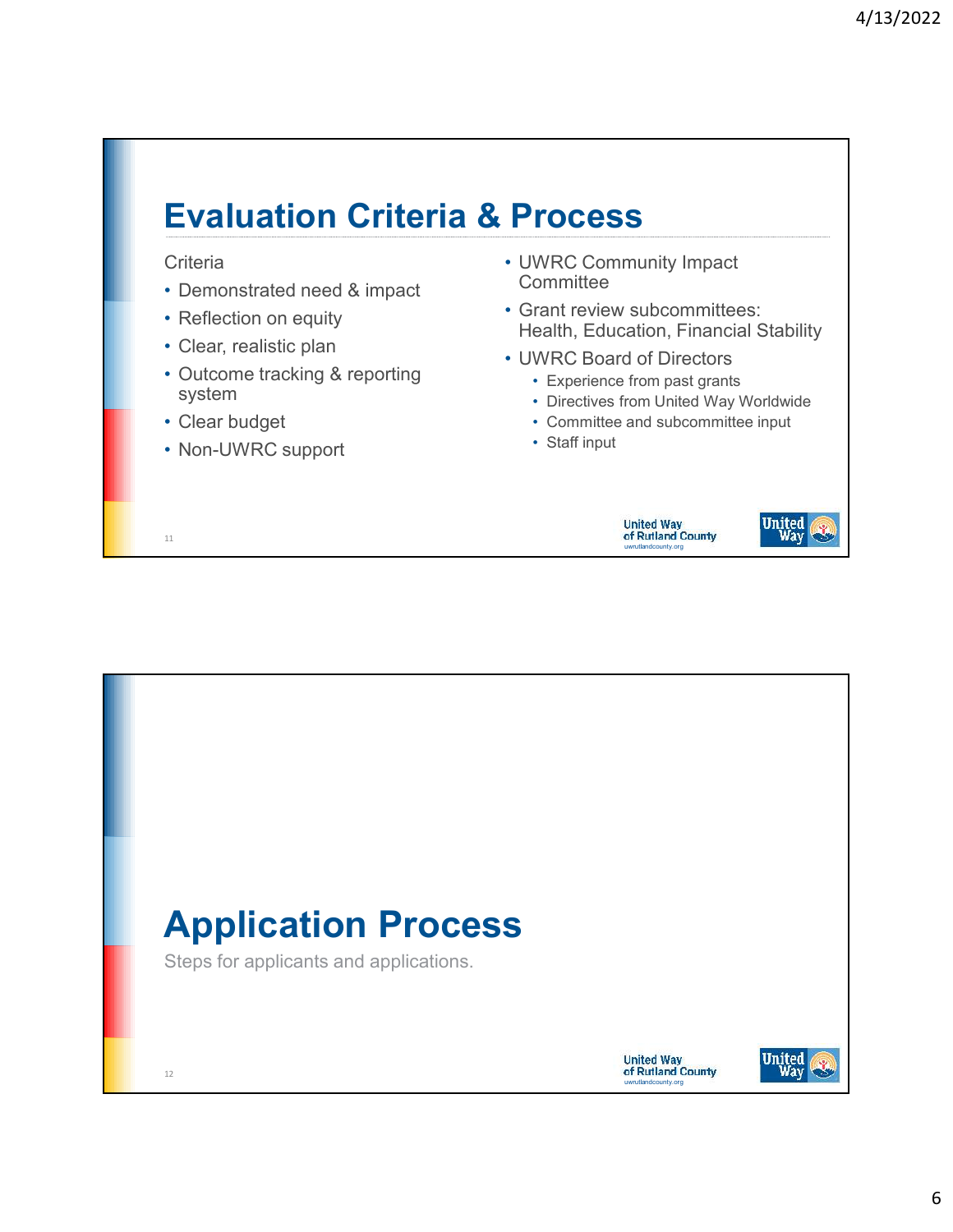# New Application Materials

- Updated for 2022!
	- Handbook
	- Letter of Intent
	- Full Application
	- Mini Application
	- Timeline for Application, Funding, and Program Year
	- Final Report
		- # actual participants
		- # unique participants
		- Demographics
		- Town of home residence

Application Submission:

- One Correspondence:
	- One email with all attachments
	- One link to a Dropbox or Google Drive folder
	- Mail all materials in one envelope
- Or Online Form
	- Not required
	- Use this option if it is convenient to you
	- Option in online form to upload multiple attachments





### Application Timeline

- April 13, 2022 Mandatory Information Session VIRTUAL
- May 2, 2022 Deadline to submit Letter of Intent

13

- May 16, 2022 Agencies invited to submit proposals will be contacted
- June 15, 2022 Deadline to submit Proposal Application
- July 11 July 22, 2022 Proposal application review meetings
- August 2022 UWRC Board of Directors reviews & votes
- August 31, 2022 2022 Grant awards announced

#### Funding & Reporting Timeline

- September 1, 2022 2022 grant cycle program year begins
- October 31, 2022 Distribution deadline for first 50% of grant award funds\*
- April 28, 2023 Distribution deadline for second 50% of grant award funds\*
- June 30, 2023 Deadline to submit final report\*\*
- August 31, 2023 2022 grant cycle program year ends

funding distribution deadlines are approximate and cannot be guaranteed

\*\* agencies should report results to date and if they anticipate any concerns meeting the program goals by August 31 based on those results